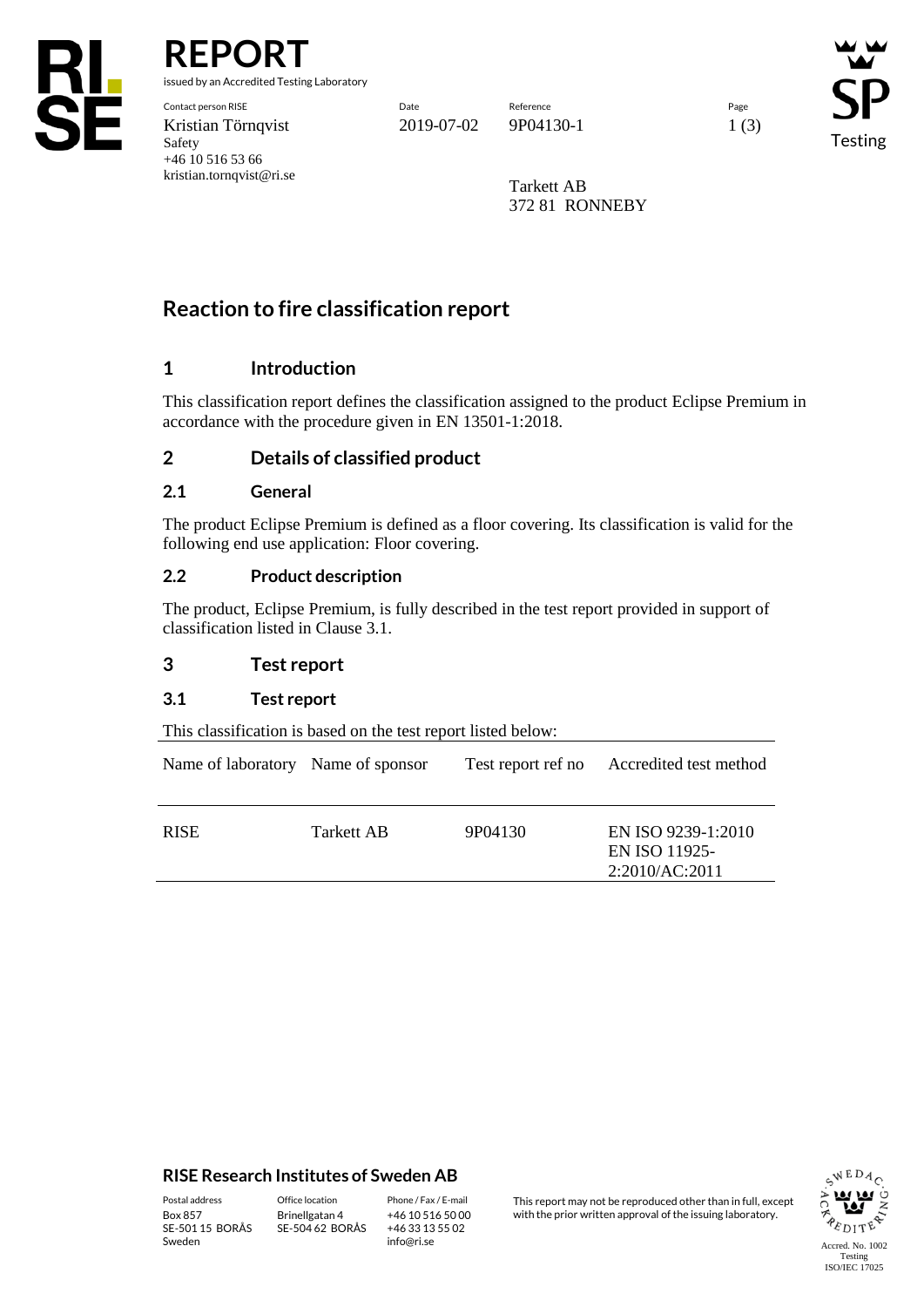

# **3.2 Test results**

| Test method            | Parameter               | <b>Number</b><br>of tests | Results                            |                         |
|------------------------|-------------------------|---------------------------|------------------------------------|-------------------------|
|                        |                         |                           | Continuous<br>parameter<br>mean(m) | Compliance<br>parameter |
| EN ISO 11925-2         |                         | 6                         |                                    |                         |
| 15 s exposure          | $Fs \leq 150$ mm        |                           | $\left( -\right)$                  | Compliant               |
| EN ISO 9239-1          |                         | 4                         |                                    |                         |
|                        | Critical flux $(kW/m2)$ |                           | 10                                 | Compliant               |
|                        | <i>Smoke</i> (%.min)    |                           | 138                                | Compliant               |
| $(-)$ : not applicable |                         |                           |                                    |                         |

# **4 Classification and field of application**

# **4.1 Reference and direct field of application**

This classification has been carried out in accordance with clause 12 and 15 of EN 13501- 1:2018.

# **4.2 Classification**

The product called "Eclipse Premium" in relation to its reaction to fire behaviour is classified:

 $B$  fl

The additional classification in relation to smoke production is:

s1

The format of the reaction to fire classification for floorings is:

| Fire Behaviour        |  | <b>Smoke Production</b> |  |  |
|-----------------------|--|-------------------------|--|--|
| $\mathbf{B}_{\rm fl}$ |  |                         |  |  |

# **Reaction to fire classification:** *Bfl-s1*